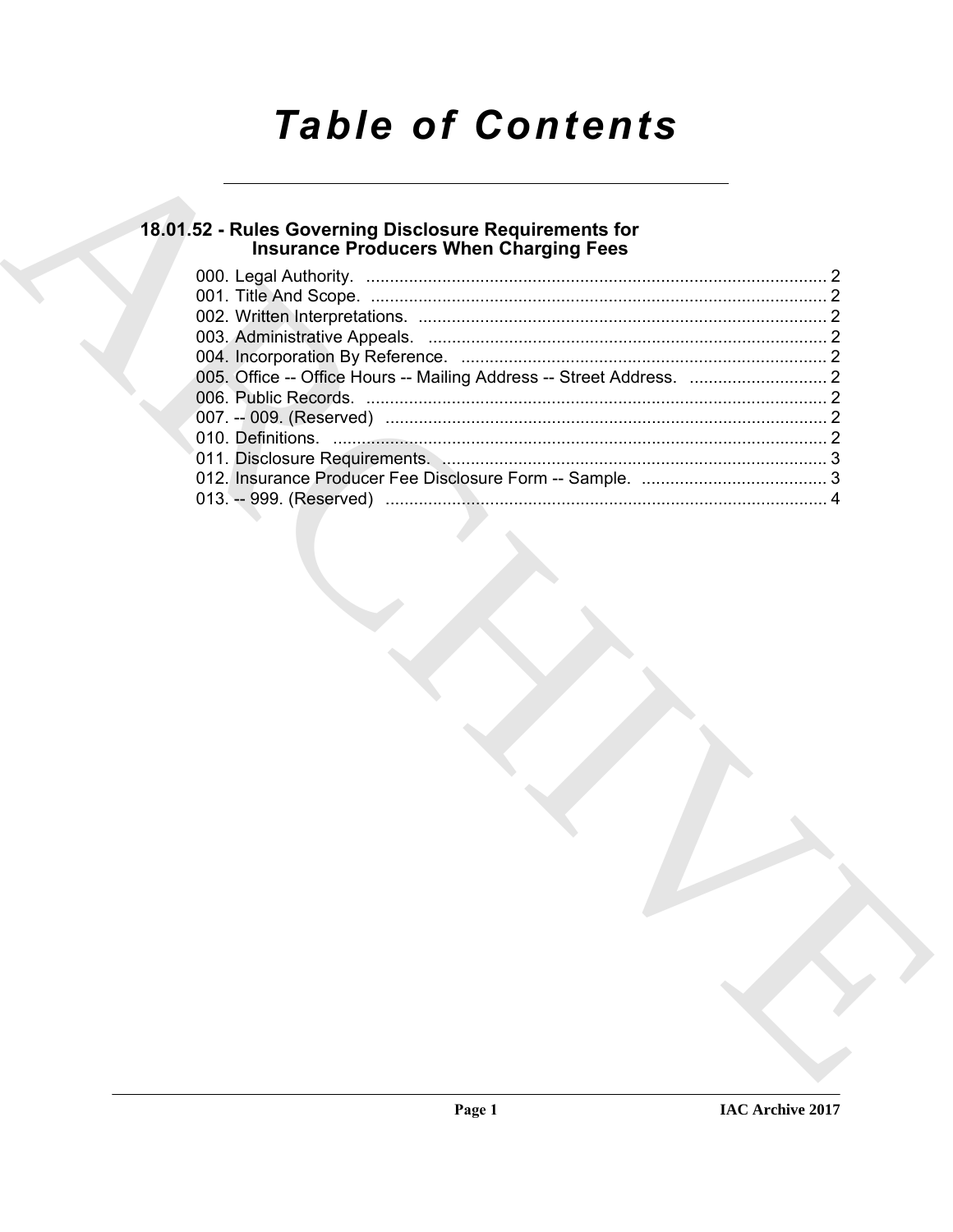#### **IDAPA 18 TITLE 01 CHAPTER 52**

#### **18.01.52 - RULES GOVERNING DISCLOSURE REQUIREMENTS FOR INSURANCE PRODUCERS WHEN CHARGING FEES**

#### <span id="page-1-1"></span><span id="page-1-0"></span>**000. LEGAL AUTHORITY.**

The statutory authority for this rule is Section 41-211, Idaho Code. (5-3-03)

#### <span id="page-1-2"></span>**001. TITLE AND SCOPE.**

**01.** Title. The title of this chapter is IDAPA 18.01.52, "Rules Governing Disclosure Requirements For e Producers When Charging Fees." (5-3-03) Insurance Producers When Charging Fees."

**02. Scope**. This chapter shall apply to all resident and non-resident insurance producers who charge a fee to consumers as authorized by Section 41-1030, Idaho Code, and who: (5-3-03)

**a.** Sell, solicit, or negotiate insurance in Idaho, or to Idaho residents, or regarding subjects of insurance located in Idaho, or otherwise where a license by the director is required; or (5-3-03)

**b.** Offer advice, counsel, opinion or service with respect to the benefits, advantages or disadvantages y policy of insurance that could be issued in Idaho. (5-3-03) under any policy of insurance that could be issued in Idaho.

#### <span id="page-1-3"></span>**002. WRITTEN INTERPRETATIONS.**

There are no written interpretations of these rules. (5-3-03)

#### <span id="page-1-4"></span>**003. ADMINISTRATIVE APPEALS.**

**CHAPTER 52**<br> **CHAPTER 32**<br> **CHAPTER SCHER CONDENSIVE PRODUCES WHEN CHARGING FEES<br>
THE INTERFERITY (III). INSURANCE PRODUCES WHEN CHARGING FEES<br>
(III). TITLE ANSISSECTIVE,<br>
(III). TITLE ANSISSECTIVE,<br>
(III). TITLE ANSISSE** Any administrative appeal regarding this chapter should be made in accordance with Chapter 2, Title 41, Idaho Code, and to the extent not in conflict therewith, Chapter 52, Title 67, Idaho Code, as well as IDAPA 04.11.01, "Idaho Rules of Administrative Procedure of the Attorney General," promulgated by the Office of the Attorney General. (5-3-03)

#### <span id="page-1-5"></span>**004. INCORPORATION BY REFERENCE.**

No documents have been incorporated by reference into these rules. (5-3-03)

#### <span id="page-1-6"></span>**005. OFFICE -- OFFICE HOURS -- MAILING ADDRESS -- STREET ADDRESS.**

**01. Office Hours**. This office is open from 8 a.m. to 5 p.m., except Saturday, Sunday and legal holidays. (5-3-03) holidays. (5-3-03)

**02.** Mailing Address. The department's mailing address is: Idaho Department of Insurance, PO Box loise, Idaho 83720-0043. (5-3-03) 83720, Boise, Idaho 83720-0043.

**03.** Street Address. The principal place of business is 700 West State Street, 3<sup>rd</sup> Floor, Boise, Idaho (5-3-03)  $83702-0043.$  (5-3-03)

#### <span id="page-1-7"></span>**006. PUBLIC RECORDS.**

Any records associated with these rules are subject to the provisions of the Idaho Public Records Act, Title 74, Chapter 1, Idaho Code. (5-3-03) Chapter 1, Idaho Code.

#### <span id="page-1-8"></span>**007. -- 009. (RESERVED)**

#### <span id="page-1-9"></span>**010. DEFINITIONS.**

<span id="page-1-12"></span><span id="page-1-11"></span><span id="page-1-10"></span>**01. Consumer**. Consumers means an insured, a prospective insured, or an employer group. (5-3-03)

**02.** Retail Producer. A retail producer is a producer who solicits, negotiates with or sells an insurance directly to a consumer. (5-3-03) contract directly to a consumer.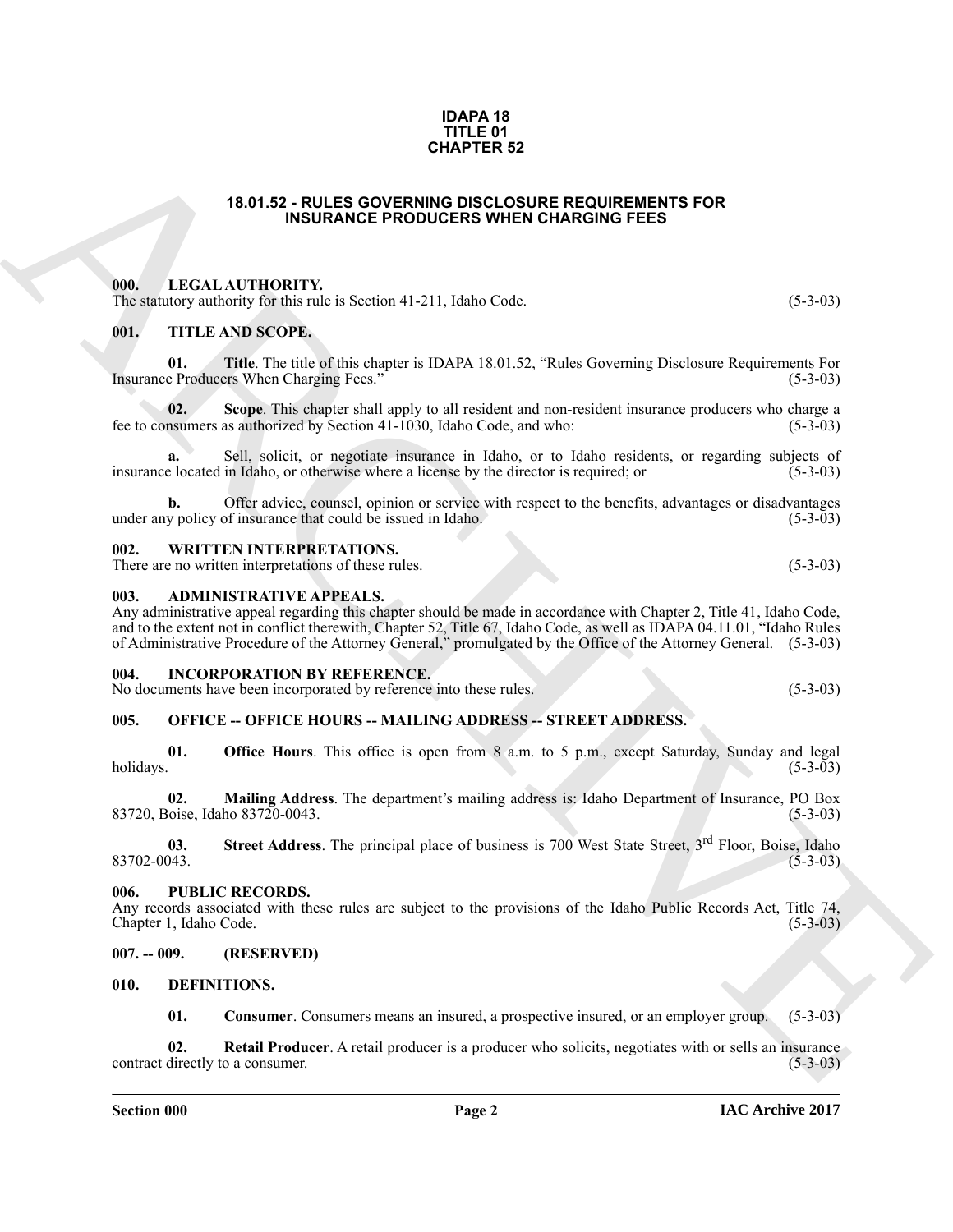#### <span id="page-2-6"></span><span id="page-2-3"></span><span id="page-2-2"></span><span id="page-2-0"></span>**011. DISCLOSURE REQUIREMENTS.**

#### <span id="page-2-7"></span><span id="page-2-5"></span><span id="page-2-4"></span><span id="page-2-1"></span>**012. INSURANCE PRODUCER FEE DISCLOSURE FORM -- SAMPLE.**

| <b>Department of Insurance</b>                                              |                                                                                                        | <b>Insurance Producers When Charging Fees</b>                                                                                                                                                                                  |                                       |  |
|-----------------------------------------------------------------------------|--------------------------------------------------------------------------------------------------------|--------------------------------------------------------------------------------------------------------------------------------------------------------------------------------------------------------------------------------|---------------------------------------|--|
| 011.<br><b>DISCLOSURE REQUIREMENTS.</b>                                     |                                                                                                        |                                                                                                                                                                                                                                |                                       |  |
| 01.                                                                         |                                                                                                        | Before Charging a Fee. Before charging a fee to a consumer, a retail producer shall furnish to each<br>consumer a written disclosure statement containing at least the following information:                                  | $(5-3-03)$                            |  |
| a.                                                                          | A description of the nature of the work to be performed by the insurance producer.<br>$(5-3-03)$       |                                                                                                                                                                                                                                |                                       |  |
| b.<br>be negotiated.                                                        |                                                                                                        | The fee schedule and any other expenses that the insurance producer charges, and whether fees may                                                                                                                              | $(5-3-03)$                            |  |
| 02.<br>where a license is required under Section 41-1004, Idaho Code.       |                                                                                                        | <b>Prior Information Disclosure</b> . A retail producer shall disclose information required under this<br>chapter to each consumer to whom a fee will be charged prior to engaging in any act for or on behalf of the consumer | $(5-3-03)$                            |  |
| 03.<br>contract.                                                            |                                                                                                        | Fee for Intended Services. A retail producer may charge a fee for those services that are intended<br>to be provided and that are not contingent upon some future event occurring outside of the terms of the insurance        | $(5-3-03)$                            |  |
| 04.<br>statutorily mandated insurance coverage, e.g. mandated health plans. |                                                                                                        | Non-Chargeable Fee. A retail producer may not charge a fee for services in connection with                                                                                                                                     | $(5-3-03)$                            |  |
| 012.                                                                        |                                                                                                        | <b>INSURANCE PRODUCER FEE DISCLOSURE FORM -- SAMPLE.</b>                                                                                                                                                                       |                                       |  |
| <b>INSURANCE PRODUCER FEE DISCLOSURE</b><br>Date:                           |                                                                                                        |                                                                                                                                                                                                                                |                                       |  |
| Consumer:                                                                   | Name<br><b>Street Address</b><br>City, State Zip                                                       |                                                                                                                                                                                                                                |                                       |  |
| Retail Producer:                                                            | Name<br><b>Insurance Agency</b><br><b>Street Address</b><br>City, State Zip<br>License No.<br>Firm No. | (Area Code) Telephone Number                                                                                                                                                                                                   |                                       |  |
| Services To Be Provided:                                                    | savings account.                                                                                       | Financial Planning and research and recommendation on health care, disability,<br>long-term care and life insurance coverage. Completion of forms for medical                                                                  |                                       |  |
| Date Work Is To Be Completed By:                                            |                                                                                                        |                                                                                                                                                                                                                                |                                       |  |
| Fee Schedule:                                                               | Financial Plan<br>Total                                                                                | Research and Recommend Coverage                                                                                                                                                                                                | \$                                    |  |
| Fee(s) Negotiated:                                                          | Yes                                                                                                    | N <sub>0</sub>                                                                                                                                                                                                                 |                                       |  |
| Type of Other Fee(s) Received (Optional):                                   |                                                                                                        | <b>Life Commissions</b><br><b>Disability Commissions</b><br>Long-Term Care Commissions                                                                                                                                         | $\boldsymbol{\mathsf{S}}$<br>\$<br>\$ |  |
| Qualifications - Occupational/ Educational Background (Optional):           |                                                                                                        | Twenty-five years as a licensed agent in all lines of insurance. Securities licensed in 1986. Designated<br>as Certified Financial Planner 1990. Twelve years' experience in financial planning, college education             |                                       |  |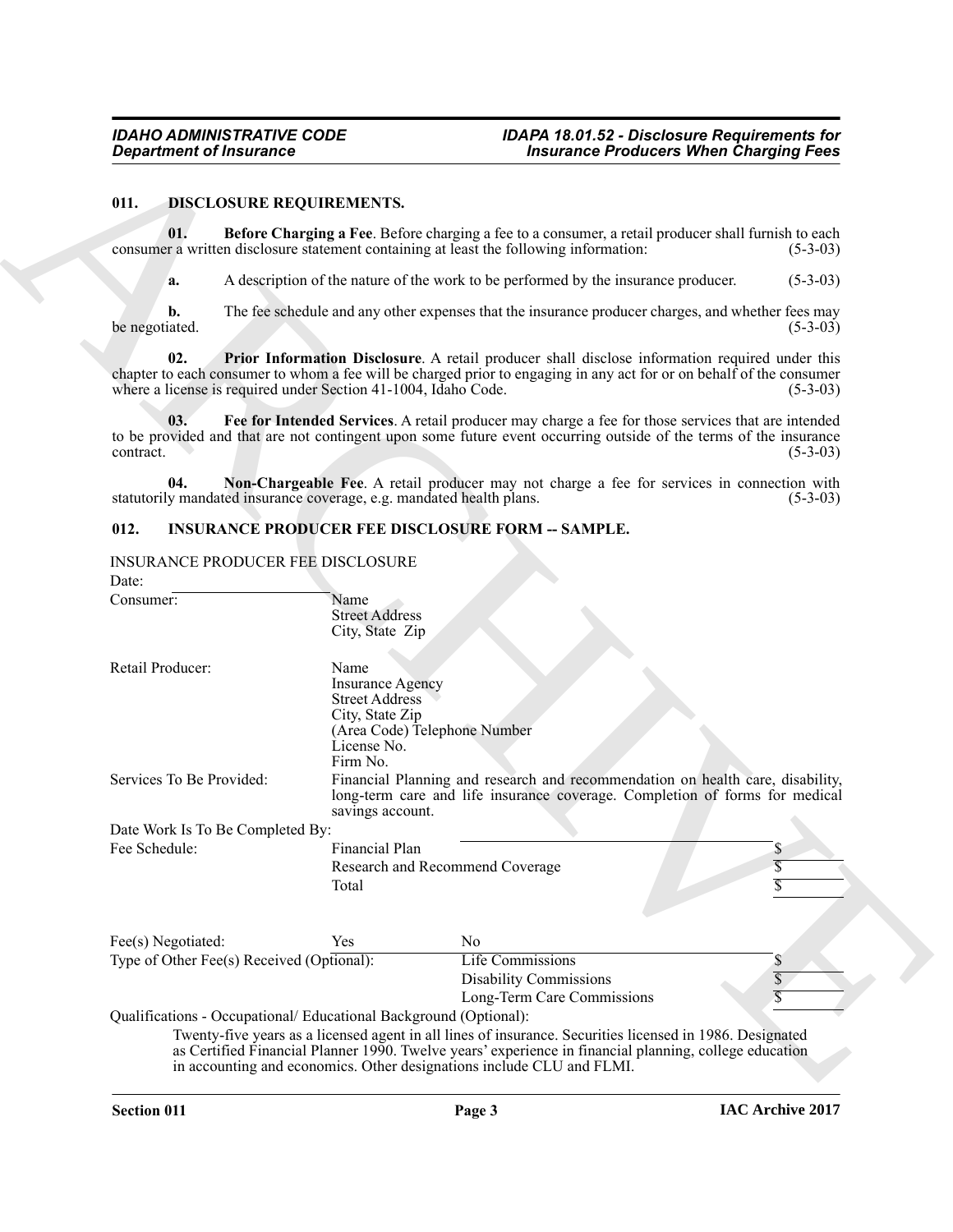#### *IDAHO ADMINISTRATIVE CODE IDAPA 18.01.52 - Disclosure Requirements for Department of Insurance Insurance Producers When Charging Fees*

(5-3-03)

### CLIENT ATTESTATION:

By signing below I acknowledge that I have reviewed the information provided in this disclosure and have received a copy of this form.

Client Signature Date

 $\frac{1}{2}$  (Figure ) and the control of the set of the set of the set of the set of the set of the set of the set of the set of the set of the set of the set of the set of the set of the set of the set of the set of the se I attest that I have disclosed all relevant facts concerning services to be provided and the fees, charges or commissions that will be charged or received for providing the services described. Producer's Signature Date

<span id="page-3-0"></span>**013. -- 999. (RESERVED)**